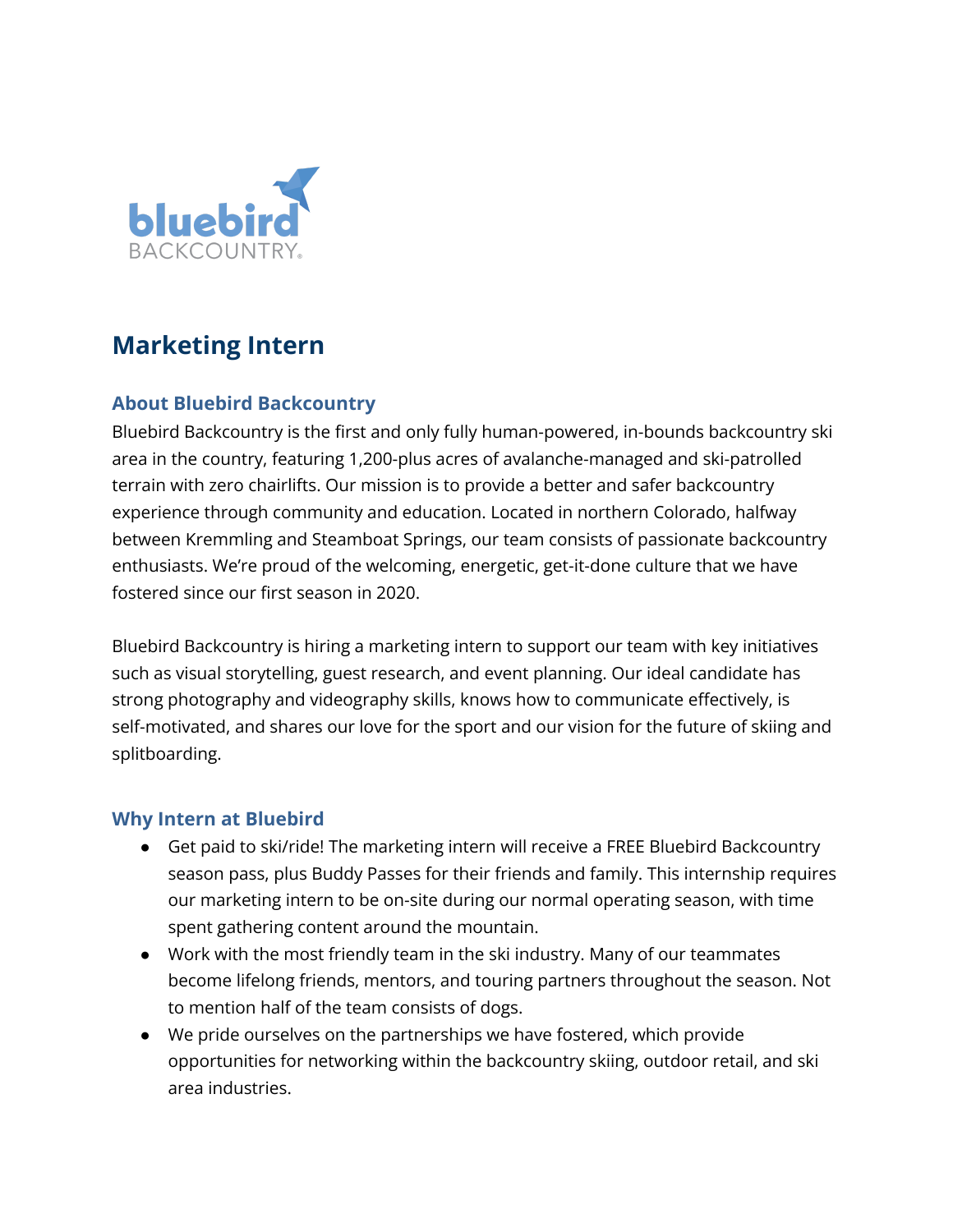## **Operational & Team Details**

- This internship is part-time 10-20 hours per week and starts October 1, 2022. The internship runs through December 31, 2022, with the possibility of extending the internship through March 2023.
- In the time prior to our scheduled opening date of December 29th, 2022, the marketing intern position is remote, and will focus on research projects, the development of creative assets for use in upcoming campaigns, and pre-season event support. Once Bluebird is open for the 2022/2023 season, the marketing intern is expected to be on-site. Priorities will shift to gathering timely photo/video content, conducting guest interviews to assist with future campaign development, helping out in other departments as needed, and in-season event support.
- Bluebird Backcountry is open Thursday Monday, from 8:30am 4:30pm. We offer a flexible schedule for our interns based on their course schedule and availability.
- The marketing intern reports to the marketing director.

### **Duties**

- **Content Capturing & Development - 40%**
	- Gathers photo and video content on-site
	- Edits photo and video content for use in marketing campaigns
	- Delivers assets to marketing team in a timely manner
	- Finds new and creative ways to showcase the brand and its offerings

#### ● **Guest Research - 40%**

- Conducts in-person interviews with guests while on-site
- Takes occasional laps around the ski area and interacts with guests whenever possible (asking trivia questions in exchange for swag, etc)
- Reads and summarizes
- Gathers important industry data specific to campaign development
- Data analysis and presentation

## ● **Marketing Support - 20%**

- Assists with social media and email campaigns, when necessary
- Supports events and other happenings
- Helps out in other areas of the business during busy periods with responsibilities as outlined by the department lead
- Offers ancillary business support with marketing-related tasks
- Other related duties, as assigned